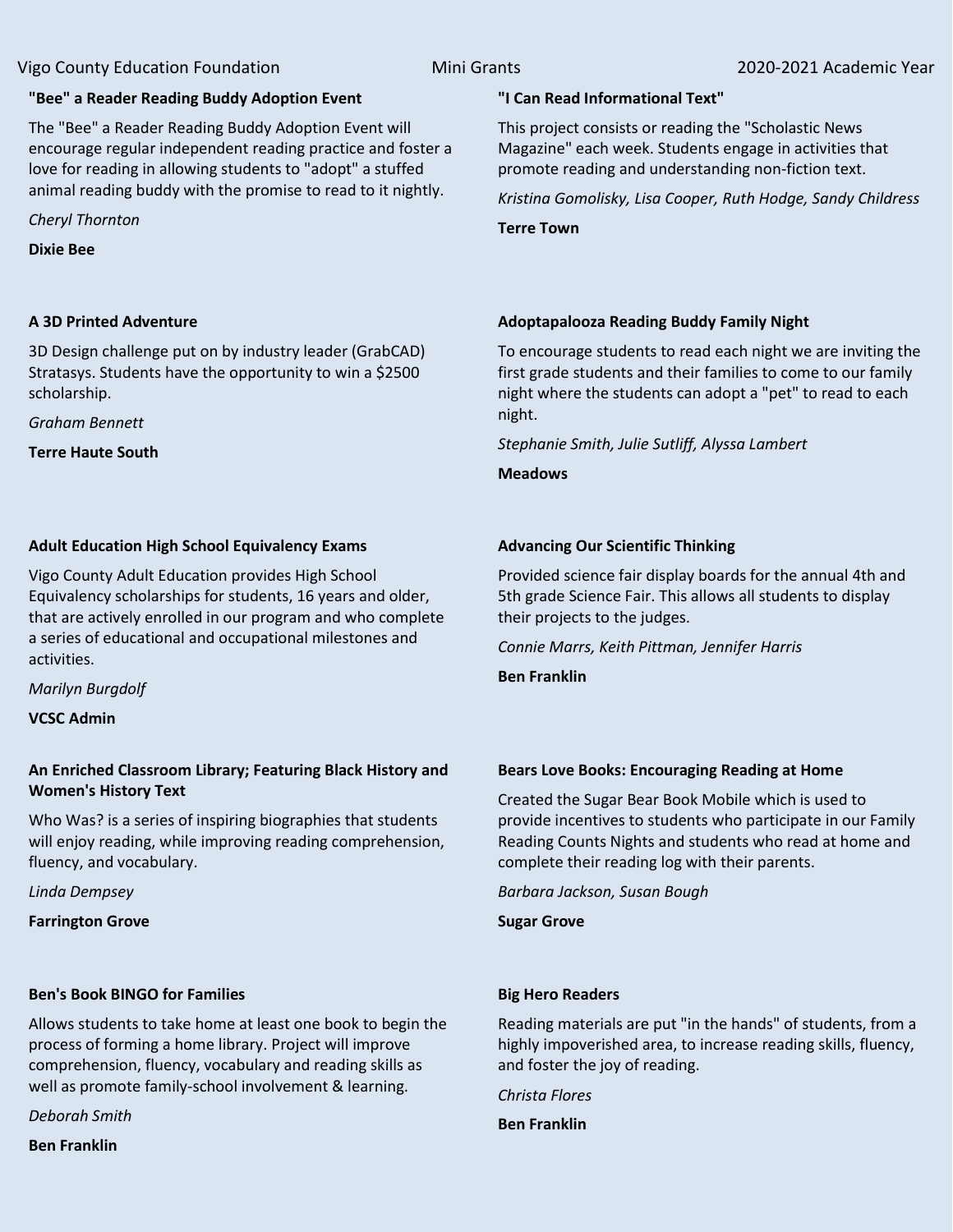#### **Bingo for Books**

Fuqua Elementary hosts two Bingo for Books nights (fall and spring) that allows students to win free books!

*Jessica McBride, Jesica Wilson*

**Fuqua**

# **Bingo for Books Family Night**

Parents/guardians come to play three rounds of bingo with their children. For every bingo made, the students turn in the cards and pick out a new book to keep for their home library.

*Karla Smith, Kristen Malloy, Ella Clark, Tammy Skinner*

**Farrington Grove**

### **Books in Hands, Smiles on Faces**

This project provides books that the students enjoy reading throughout the school year.

*Justin Allen*

**Ben Franklin**

### **Bingo for Books Family Night**

Bingo for Books is a family activity to incorporate family reading and bingo.

*LeeAnne Bamburg*

**Terre Town**

# **Bookworms: Inching Our Way Through Second Grade One Book at a Time**

Students will use multiple copies of quality trade books to strengthen reading comprehension, vocabulary, and fluency.

*Cheryl Thornton, Tim Moss, Julie Wheaton, Judy Fendrick, Sara Chalos*

**Dixie Bee**

### **Caldecott Art Show**

Caldecott books are used to promote an excitement for reading and a hands on art experience.

*Amber Wigington, Jana Weeks*

**Ben Franklin**

### **Camp Read S'More (Primary)**

Camp Read S'more will encourage students to improve/maintain their reading skills over summer vacation by giving students convenient school library access to materials appropriate to their reading level, as well as encouragement and incentives to promote summer reading.

*Brenda Keiser, Lisa Jennings*

**Hoosier Prairie**

# **Breaking out of the Worksheet Routine: Escape Rooms in the Chemistry Classroom**

This project will introduce Escape Classroom challenges to improve cooperative learning and enhance student engagement in general and special education chemistry classrooms.

*Aileen Constans*

**Terre Haute South**

### **Camp Read S'More (Intermediate)**

Camp Read S'more will encourage students to improve/maintain their reading skills over summer vacation by giving students convenient school library access to materials appropriate to their reading level, as well as encouragement and incentives to promote summer reading.

*Lisa Jennings, Brenda Keiser*

### **Hoosier Prairie**

### **Cashing in On Reading**

Provides books for students to purchase using "Reading Counts Cash" that students earn for passing Reading Counts Quizzes during monthly Reading Counts Nights

*Jesica Wilson*

**Fuqua**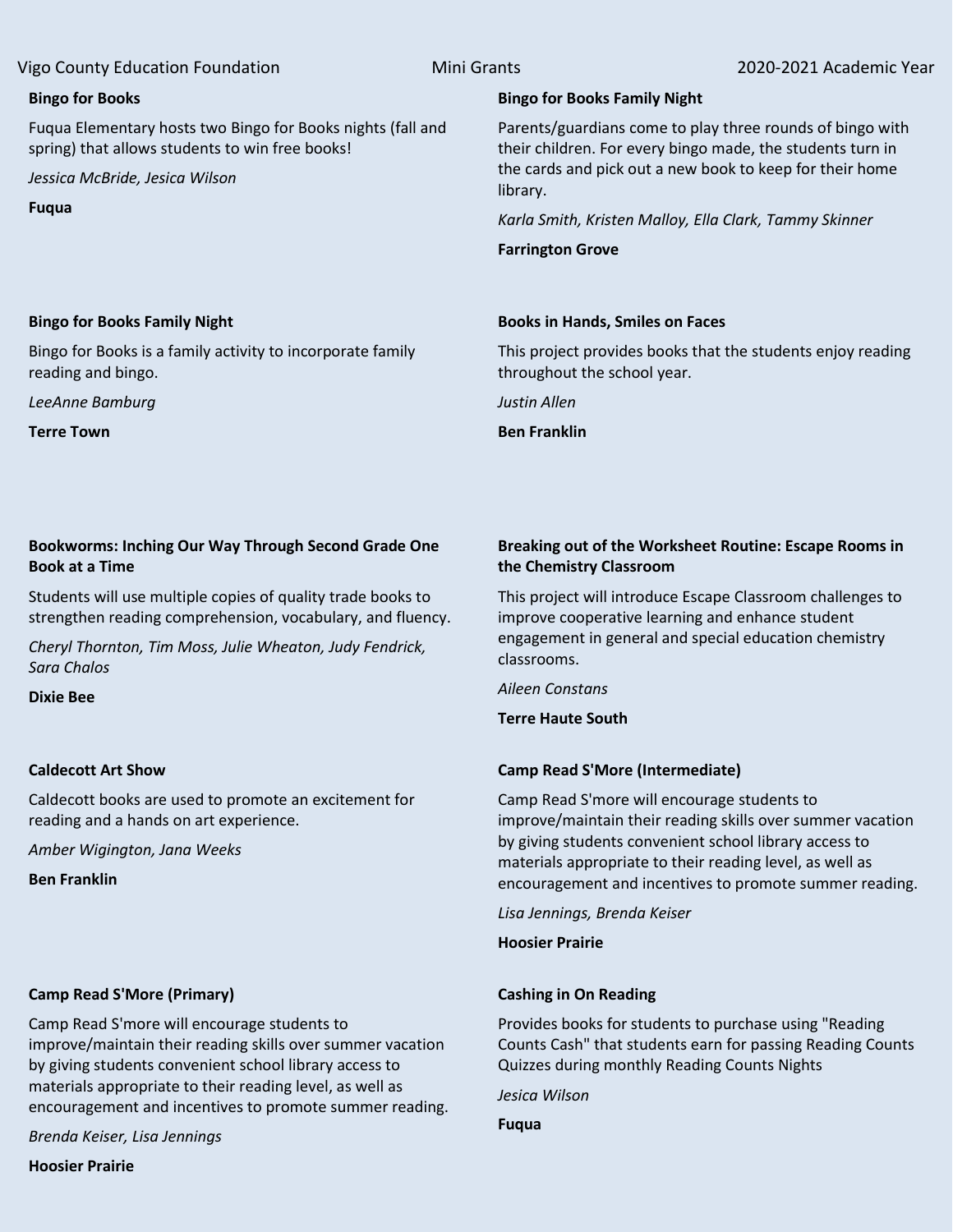# **Circle Up for STEM Literacy**

This grant will provide students with the opportunity to read chapter books with their peers as well as bring the book to life through STEM activities as well as build their at-home libaray.

*Olivia Larimer*

**Sugar Creek Consolidated**

# **Creepy Collaborative Writing & Craft**

Dixie Bee and Terre Haute South HS art classes collaborated to create a descriptive writing piece and a set of felt monsters. Students evaluated the pros and cons of the descriptive writing in comparison to the created physical monsters.

*Krissi Dillion, Emilee Chervenko*

**Dixie Bee and Terre Haute South High School**

# **Developing STEM Through Play**

Blocks Rock is an educational, structured, competitive game used to foster brain development in addition to building and strengthening various skills in the academic areas of math and science , which will help support students in current and future experiences with STEM.

*Sherry Edington*

**Rio Grande**

### **Down and Derby**

Students will participate in a pinewood derby to learn aerodynamics, friction, and about the laws of motion.

*Jason Childress*

**West Vigo MS**

### **Enrichment with Storyworks Jr.**

Storyworks Jr. a scholastic magazine will be used as enrichment in Reading Interventions. This will be used to enhance skills that are being taught as our grade level and give the students practice in reading and comprehending multi-genre material.

*Coral Pickens*

**Sugar Grove**

### **Countdown to Kindergarten**

Our intention is to provide families with materials they can use to assist their child with developing readiness skills for kindergarten over the summer.

*Brenda Keiser, Sherri Haymaker, Jaime Speth*

**Hoosier Prairie**

# **Department of Energy Middle School Science Bowl Competition**

Provide the registration cost for Woodrow Wilson students to participate in the regional Department of Energy Middle School Science Bowl Competition

*Colleen Sutliff & Greg Sloan*

**Woodrow Wilson**

# **Digging Deeper with Science: Making the Textbook Come Alive with Hands-On Experiments**

Complete the hands-on experiments that are shown throughout our second grade science textbook.

*Rebecca Boehler, Sara McCoy, Emily Nasser, Kirsten Morrison, Michaela Gauer*

**Lost Creek**

# **Empowering Education Through Manufacturing**

The Manufacturing program has collaborated with the Special Education Dept. to offer an adaptive experience. Students with special needs have jumped into manufacturing and tried their hand at making projects and showing their skills in creativity, engineering, and design!

*Megan McManus, Sherry Eldred*

# **West Vigo HS**

# **Enticing Learners Through Science and Social Studies**

First grade students will read and discuss various science and social studies topics in Science Spin and Scholastic News magazines.

*Patti Oehl, Michele Myers, Skye Edington*

**Sugar Grove**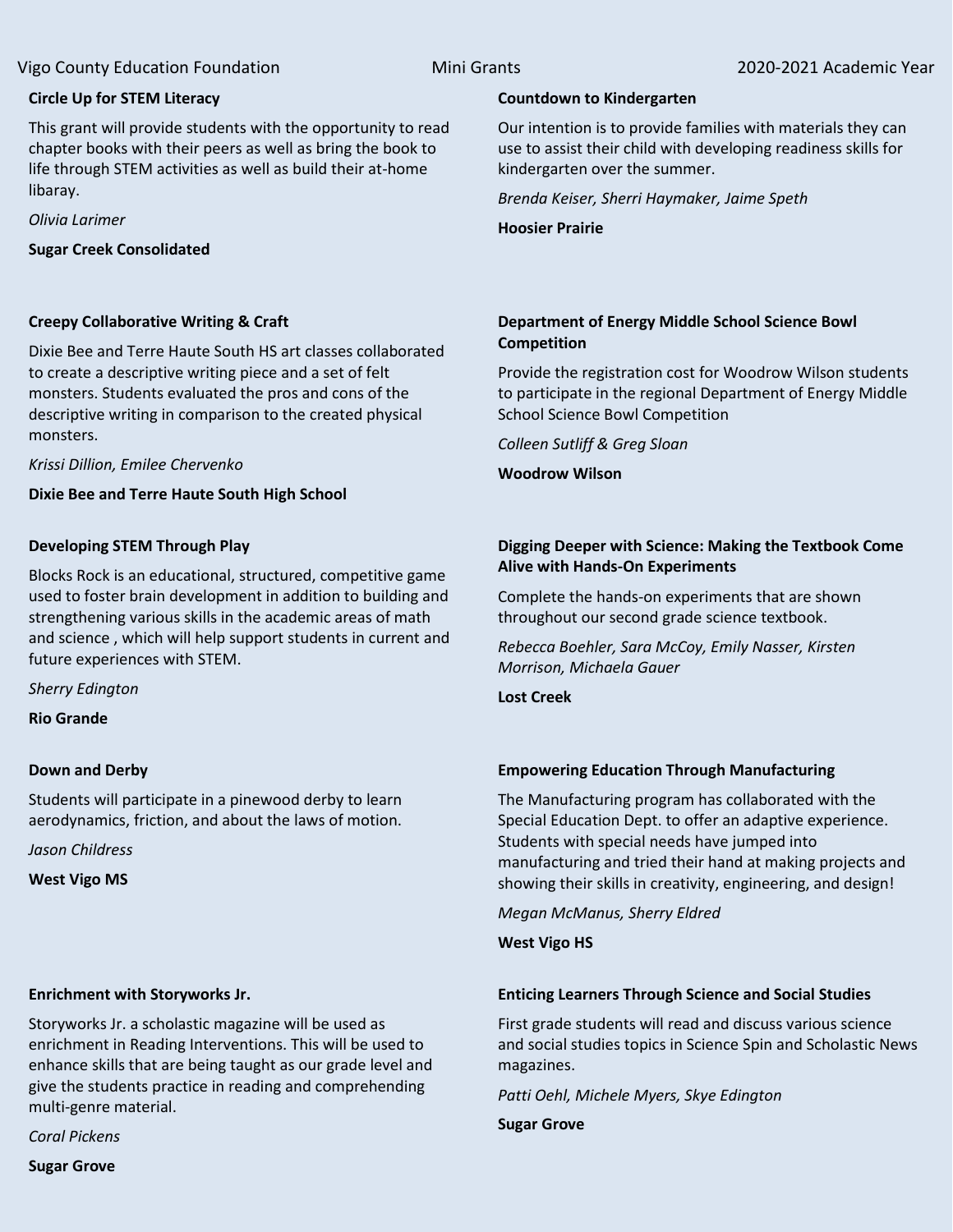## **Falcon Book Club**

After school book club for 3-5th graders meeting once a week from September until February

*Amber Wigington*

**Ben Franklin**

# **Falcon Family Fun**

This project encourages hands on learning activities for the entire family. This will be a series of 4 events throughout the year.

*Justin Allen, Anita Greasor, Erin Edington, Carol Furnas, Debra Smith*

**Ben Franklin**

# **Franklin Falcons Talent Show**

**Fuqua Future Scientists**

*Melissa Newman, Jennifer Oricks*

After school talent showcase featuring students in Kindergarten-5th grade.

Students will use display boards and art supplies to

complete a Science Fair project using the Scientific Method

*Amber Wigington, Katy Burger, Justin Allen*

**Ben Franklin**

**Fuqua**

# **First Grade Family Night - Book Bingo**

In an activity designed to get books into the homes of our students, first graders and their parents/grandparents play Vocabulary word Bingo and win books and educational door prizes.

*Patti Oehl, Michele Myers, Skye Edington*

**Sugar Grove**

# **Fun with Music Through Reading**

This project will allow our students with moderate and severe disabilities to utilize multiple senses while learning about musical topics through exposure to a wide variety of books.

*Kristy McPike*

**Terre Haute South**

### **Fuqua Future Scientists - 5th Grade**

Students will use display boards and art supplies to complete a Science Fair project using the Scientific Method.

*Allison Fulsom, Mike Glotzbach*

**Fuqua**

# **History Mystery - Enriching Students in Social Studies**

Teachers in a special education classroom will use foldable templates and materials for interactive notebooks and project based learning to strengthen content knowledge in United States History, World History, and Geography.

*Darah Phillips*

**West Vigo MS**

### **Homework KITS**

Homework bags are an essential part of kindergarten that includes family involvement and helps to teach the children organization skills

*Stephanie Barnett, Sierra Gossett*

**Terre Town**

# **Homework KITS (Keeping It Together)**

Homework bags are an essential part of kindergarten that includes family involvement.

*Charity Easter*

**Terre Town**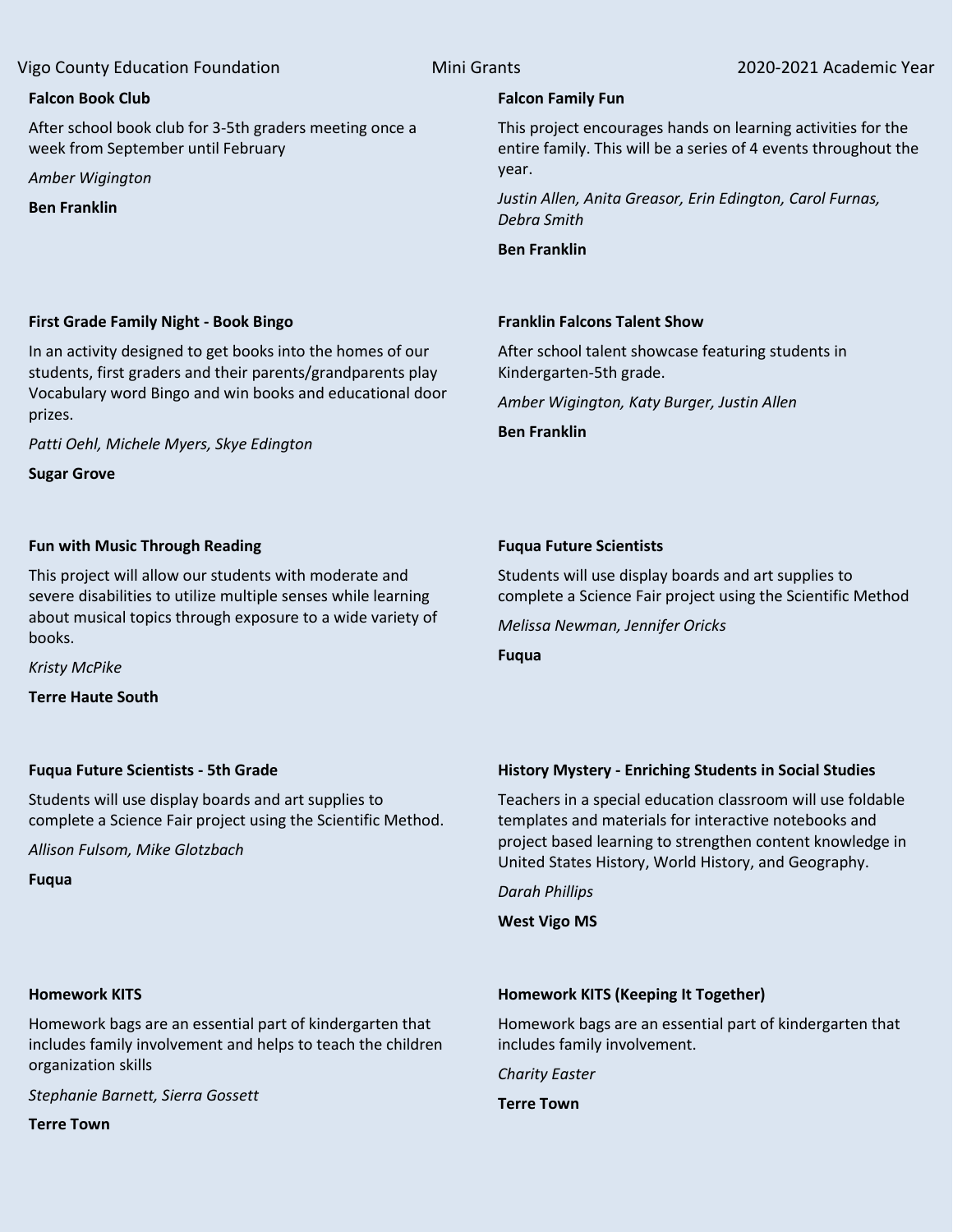# **Homework KITS (Keeping It Together)**

Homework bags are an essential part of kindergarten that includes family involvement.

**Interactive Notebooks in Language Arts and Math** Classroom teachers will use materials for interactive notebooks to strengthen vocabulary and content

development in Language Arts and Math.

*Vicki Rich, Ronda O'Dell-Garrard*

*Amber Cooper, Rachael Dearey*

**Terre Town**

# **Hoosier Prairie Pioneers "Lose It" for Literacy!**

At a family book-tasting held at the school, students will peruse (taste) different books they might llike to read. Each child will receive a book for themselves and a book to lose in the community for others to read to promote literacy.

*Mia Killeen*

**Hoosier Prairie**

# **Interactive Notebooks to Promote Growth in English**

Interactive notebooks will be used to provide project based learning and growth opportunities for students in 8th grade English.

*Crystal Dougherty*

**West Vigo MS**

# **Just Crackin'**

**Sarah Scott**

Students will gain knowledge through hands-on experience by watching chicks hatch and develop in the classroom.

*Leslie McGrew*

**Woodrow Wilson**

# **K.O.O.L. (Kindergarten Organizes Our Learners) Daily Binders**

Binders that help organize students, parents, & teachers through this important first year of school.

*Kristi Miller, Lisa Higham, Rhonda Casey*

**Lost Creek**

# **K.O.O.L. (Kindergarten Organizes Our Learners) Daily Binders**

Binders that help organize students, parents, and teachers through this important first year of school.

*Heather Johnson, Tiffany Woodward*

**Lost Creek**

### **Leaping into Cells**

Students will learn about how cells develop into all organs by a hands-on lab dissecting a frog.

*Leslie McGrew, Corinna Tally*

**Woodrow Wilson**

### **Learning in Disguise and First Grade Family Math Night**

The annual 'Learning in Disguise' evening encourages families to attend a night of hands-on learning, while in costumes, to help build basic skills for first graders. Our Math Night is designed to help parents understand the importance of building a solid foundation of math skills in a fun and inexpensive way.

*Jennifer Hendrix, Deborah Myers, Todd Warren*

### **Let's Get Organized**

Today's elementary students need help in learning, early, how to become organized, set goals, manage and proceed with a plan. Using a daily planner, now, will better prepare them for their future as a middle schooler and beyond high school into their careers as an adult.

*Keith Pittman, Connie Marrs, Jennifer Harris*

**Ben Franklin**

**Dixie Bee**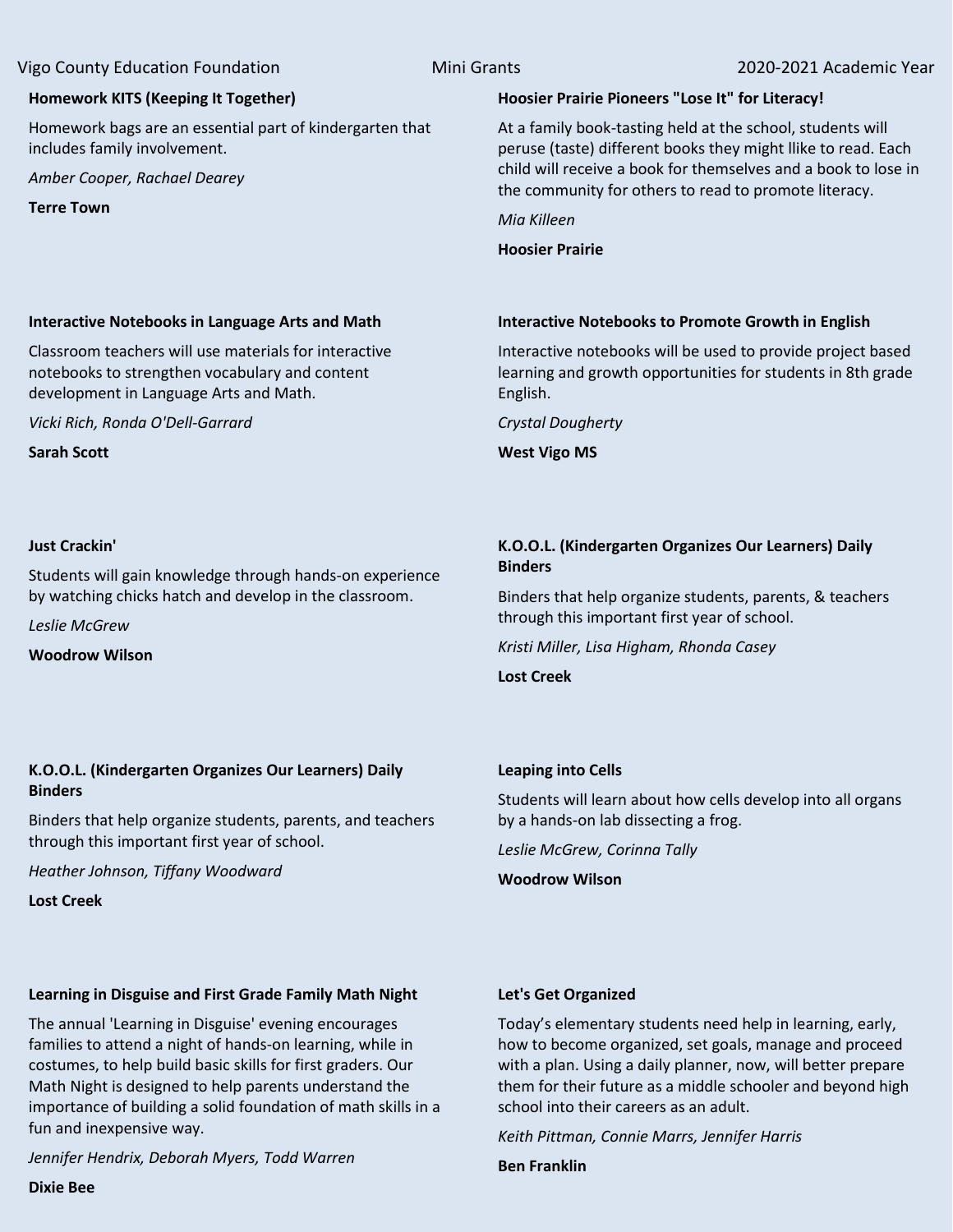### **Let's Get Science - To Infinity and Beyond!**

Science tools are an essential and required attribute for a student-active and exploritory science classroom. Having an exploratory science classroom will further the knoweledge and capability for our students' to be prepared for the exploding science, engineering and technological world.

*Pamela Runyan*

**Sarah Scott**

### **Mad Science Fridays**

Students will conduct various curriculum based science experiments on a bi-weekly basis.

*Jennifer Harris, Megan Hassler, Jennifer Norris*

**Ben Franklin**

#### **Look to the Stars - Attempt To Contact the International Space Station**

Build an amateur radio satellite tracker and attempt to make a radio contact with the amateur radio licensed astronaut on board.

*Jeff Hammers*

**Terre Haute North**

### **Makey Makey: Coding, Electricity and Conductivity**

Makey Makey is an invention kit that turns everday items into computer keyboards or gaming controls through the use of coding and circuits.

*Carra Stewart*

**Farrington Grove**

#### **Making Math Meaningful**

Host family after school math nights where we will model how to play some of the math games from our math series. This allows families time to play the games together and each family receives a math kit containing all of the materials needed to play the games at home.

*Robin Rudisel, Michele Francis*

**Farrington Grove**

### **Morning STEAM**

Provide students with meaningful work that is hands on, engaging and open-ended.

*Shelly Hunt, Shelly Cardinal*

**Rio Grande**

## **Parent Partners in Pre-K - with STEAM**

Three family nights where families will have the opportunity to partner with their children and complete STEAM activities. Our three themes will be: Astronomy, Gardening and Pumpkins.

*Terre Pohlar*

**Riley**

# **Math in the Real World**

This project is to teach students practical ways to use math daily. In budgeting, banking, measuring, traveling, sales, retail, etc.

*Janine Patterson*

**Terre Haute South**

#### **Northern Reflections Literary Magazine**

Northern Reflections is an opportunity for students to be published, and will encourage and foster the creativity of all North students in both writing, art, and photography giving the students both pride and continued confidence by seeing their work in print.

*Jeanine Utterback*

**Terre Haute North**

### **Piecing it Together - Scraps of our Fifth Grade Year**

Year-long writing project that motivates students to write about their many enriching activities throughout the school year while creating a priceless keepsake for their family.

*Angela Foster, Deeann Downs, Kelly Miller*

**Farrington Grove**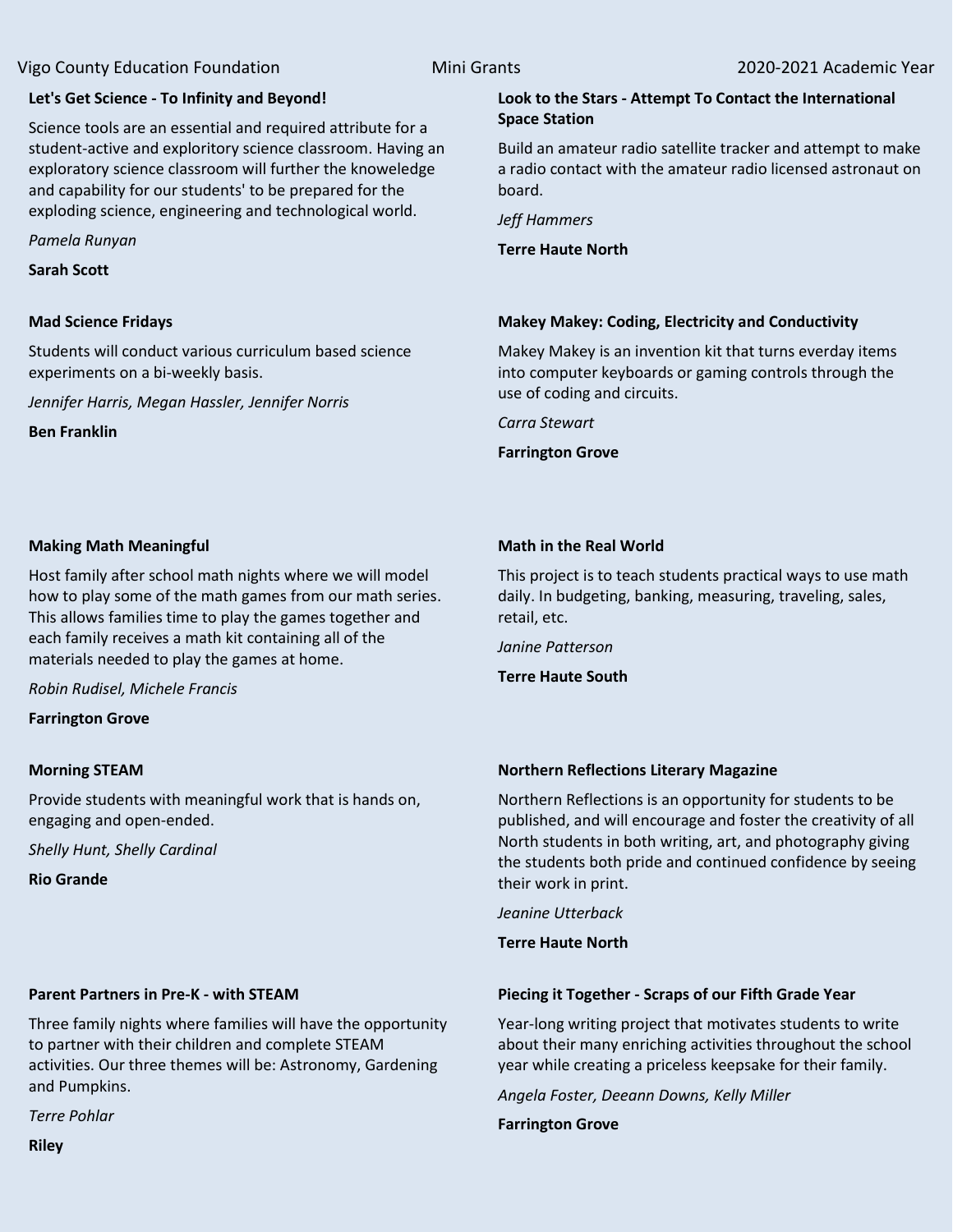# **Pre-Algebra Interactive Notebooks**

Interactive notebooks assist in keeping the students engaged and focused during math instruction and to assist them with study skills.

*Natalie Scherle*

**Woodrow Wilson**

# **Rademacher's Readers**

Rademacher's Readers seeks to improve the comprehension and fluency of second grade students by providing a weekly non-fiction magazine and one book per month to keep.

*Kathryn Rademacher-Smith*

**Davis Park**

# **Reading Right on Target**

Leveled book-in-a-bag and tracking folder to provide students and parents a means to track Reading Counts progress on their specific Lexile level throughout the entire school year.

*Braden Lanter, Kelsie Travis, Holly Meehan, Hannah Peterson*

**DeVaney**

# **Science Night at Otter Creek**

Science night at Otter Creek is intended to increase interest and participation in science through hands on STEAM (Science, Technology, Engineering, Arts, and Mathematics) activities for students and their families at Otter Creek.

*Kathy Heaton, Brianne Gassert*

**Otter Creek**

# **Science Surprise - Simple Science Experiments**

Hands-on, weekly science experiments, increasing both knowledge of and attitudes towards science through fun and interactive learning.

*Kristen Browne, Angie Miller, Angie Oxford, Marlies Wright, Lindsey Hill*

**Lost Creek**

# **PS (Problem Solving), Math is Cool!**

Noetic Learning Math contest sponsors a national math semi-annual problem solving contest and weekly word problems for elementary students grades 2-5 to help show growth in math concepts and improve logical reasoning skills.

*Norma Artis, Alison Sebastian*

**Ouabache**

# **Ramp-Up Reading at Meadows!**

Three "Reading Challenges" for all students to increase their reading throughout the school year. This project will supply books to be earned during those Reading Challenges as well as crafts to be completed by students during the challenge celebrations.

*Carla Haley*

**Meadows**

# **Real World Math Connection**

This grant will work to provide connections from math concepts learned in our Everyday Mathematics units to real world, hands on math applications. Students are not only learning in a hands on way, but have the opportunity to work with their parents at home and at school.

*Olivia Larimer, Samantha Pearson*

**Sugar Creek Consolidated**

# **Science Superstars**

This project will be used to get students excited about science and use critical thinking when completing science experiments.

*Sierra Gossett, Stephanie Barnett, Charity Easter*

**Terre Town**

# **Snap Circuits**

Snap Circuits® teaches basic engineering, electronics and circuitry concepts by using building components with snaps to assemble electronic circuits on a simple "rows-andcolumns" base grid.

*Ashley Murphy*

**Farrington Grove**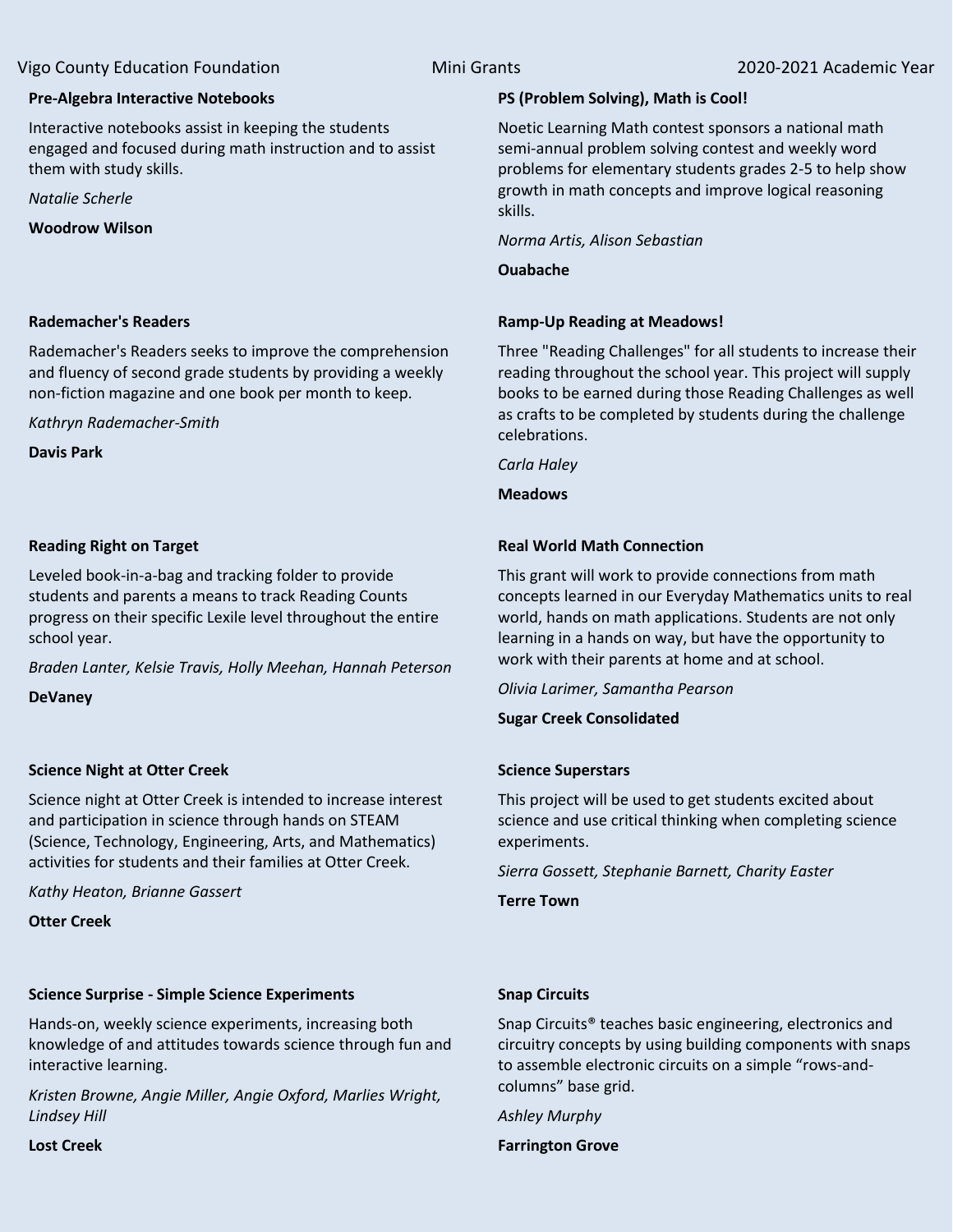### **Soup Bowls for South**

Ceramics bowls provide a great opportunity for hands-on lessons that teach students various ceramic techniques. In addition to a great opportunity for lessons, this project provides a great opportunity for community involvement by our students.

*Emilee Chervenko*

**Terre Haute South**

#### **STEM Stations**

Students will be provided with materials to complete STEM, math and reading related hands-on tasks.

*Megan Hassler*

**Ben Franklin**

### **Super Mileage Car Prototype**

A Science, Math, and Technology (STEM) activity where Indiana High School students work on designing and building a fuel efficient vehicle that will be tested at Lucas Oil Raceway Park in Indianapolis, Indiana and Sonoma Raceway in Sonoma, California.

*Dana Thompson*

**Terre Haute South**

### **Supplies for Success**

This project provides necessary supplies to students in order for them to be able to successfully and confidently complete homework and other school activities at home.

*Beth Lynch, Kristin Eberly, Danielle Rayburn*

**Ben Franklin**

# **The Salute**

The Salute is an annual commemorative eighth grade magazine full of pictures, articles, interviews, and memories which is completely designed and written by students and distributed to every eighth grade student free of charge.

*Christine Rhodes*

**Woodrow Wilson**

#### **STEM in Second**

Science, technology, engineering, and math materials are put in the hands of students who come from a highly impoverished area. These materials will help increase various skills such as: creativity, critical thinking, problem solving, and social skills.

*Christa Flores, Kaysee Pearson-Stump*

**Ben Franklin**

### **Sugar Bear Cubs: Here We Come (Summer Activity Bags)**

Provides incoming kindergarteners and their families with a "Kindergarten Readiness" guide and a bag of materials for them to use during the summer to help prepare our littlest Sugar Bears for the upcoming school year.

*Susan Bough, Barbara Jackson*

**Sugar Grove**

#### **Super Mileage Urban**

A Science, Math, and Technology (STEM) activity where Indiana High School students work on designing and building a fuel efficient vehicle that will be tested at the Shell Eco Marathon.

*Gregg Dillion*

**Terre Haute South**

### **The Greatest Snowman-Pioneer Drama Company**

To provide an after school program for students to express themselves creatively.

*Allison Lawson, Meghan Olds*

**Hoosier Prairie**

# **The Solution Squad - Solving Problems through STEM**

Students will use their imagination and creativity, as well as skills taught in math and science, to design solutions for real-world problems.

*Amy Johnson, Alyssa Pearison*

**Farrington Grove**